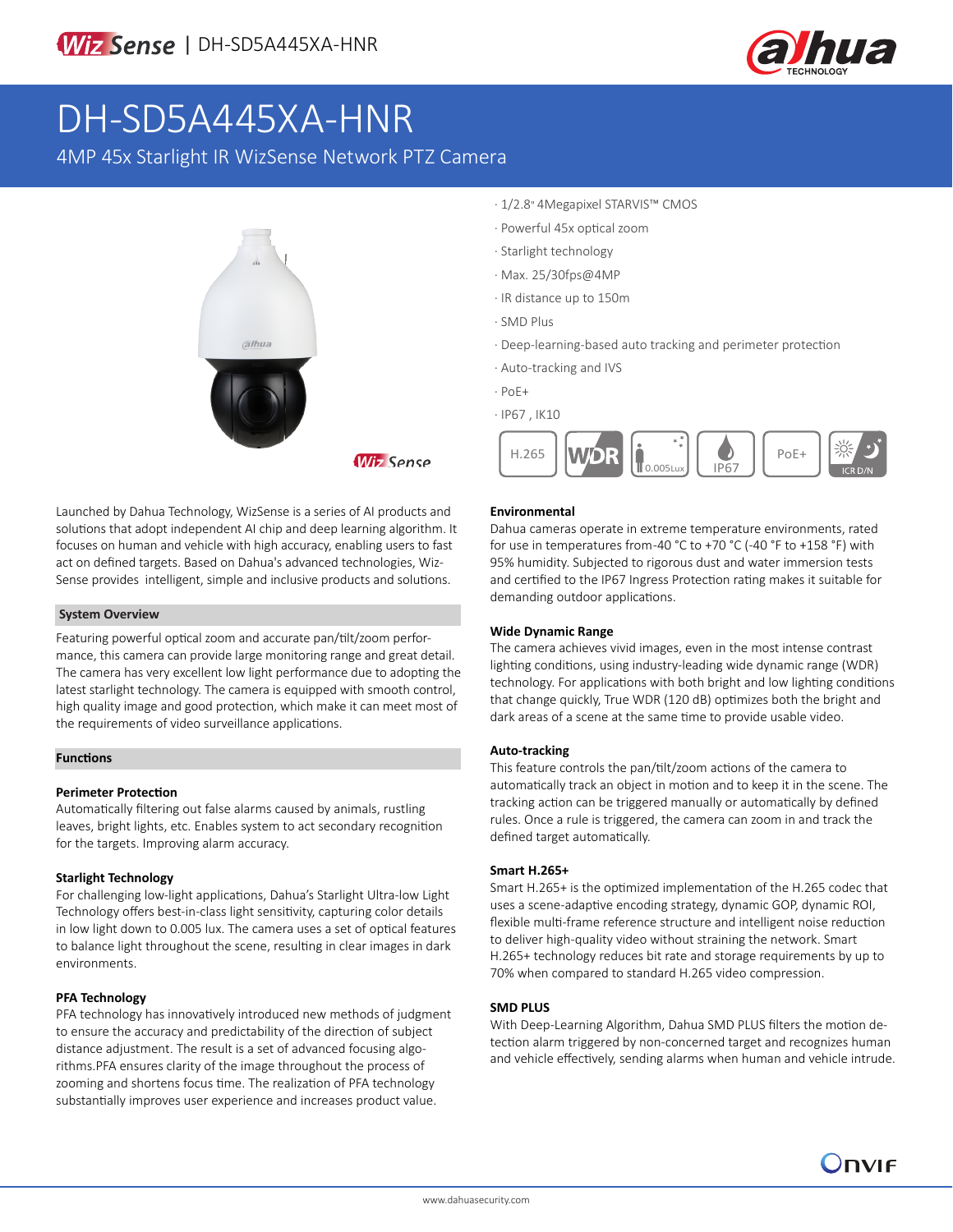### Wiz Sense | DH-SD5A445XA-HNR

#### **Technical Specification**

#### Camera

| Image Sensor                 | 1/2.8" STARVIS™ CMOS                                              |                        |                       |                                 |
|------------------------------|-------------------------------------------------------------------|------------------------|-----------------------|---------------------------------|
| Pixel                        | 4MP                                                               |                        |                       |                                 |
| Max. Resolution              | 2560 (H) × 1440 (V)                                               |                        |                       |                                 |
| <b>ROM</b>                   | 4GB                                                               |                        |                       |                                 |
| <b>RAM</b>                   | 1GB                                                               |                        |                       |                                 |
| Electronic Shutter Speed     | $1/3 - 1/30000s$                                                  |                        |                       |                                 |
| Scanning System              | Progressive                                                       |                        |                       |                                 |
| Min. Illumination            | Color: 0.005Lux@F1.6<br>B/W: 0.0005Lux@F1.6<br>OLux (IR light on) |                        |                       |                                 |
| <b>Illumination Distance</b> | 150 m (492.13 ft)                                                 |                        |                       |                                 |
| Illuminator On/Off Control   | Zoom Prio/Manual/SmartIR                                          |                        |                       |                                 |
| <b>Illuminator Number</b>    | $\overline{4}$                                                    |                        |                       |                                 |
| Lens                         |                                                                   |                        |                       |                                 |
| Focal Length                 | 3.95 mm-177.7 mm                                                  |                        |                       |                                 |
| Max. Aperture                | $F1.6 - F4.95$                                                    |                        |                       |                                 |
| Field of View                | H: 70.3°-1.8°; V: 37°-1°; D: 69.3°-2°                             |                        |                       |                                 |
| Optical Zoom                 | 45x                                                               |                        |                       |                                 |
| Focus Control                | Auto/Semi-Auto/Manual                                             |                        |                       |                                 |
| Close Focus Distance         | $0.01 m - 3 m$                                                    |                        |                       |                                 |
| Iris Control                 | Auto/Manual                                                       |                        |                       |                                 |
| <b>DORI Distance</b>         | Detect                                                            | Observe                | Recognize             | Identify                        |
|                              | 3176 m<br>(10419.95 ft)                                           | 1270 m<br>(4166.67 ft) | 635 m<br>(2083.33 ft) | 317 m<br>$(1040.03 \text{ ft})$ |

#### PTZ

| Pan/Tilt Range       | Pan: 0°-360°; Tilt: -15°-+90°                                                                             |
|----------------------|-----------------------------------------------------------------------------------------------------------|
| Manual Control Speed | Pan: 0.1%-300%; Tilt: 0.1%-200%                                                                           |
| Preset Speed         | Pan: 400°/s; Tilt: 300°/s                                                                                 |
| Presets              | 300                                                                                                       |
| Tour                 | 8 (up to 32 presets per tour)                                                                             |
| Pattern              | 5                                                                                                         |
| Scan                 | 5                                                                                                         |
| Speed Adjustment     | Support                                                                                                   |
| Power-off Memory     | Support                                                                                                   |
| <b>Idle Motion</b>   | Preset/Tour/Pattern/Scanning                                                                              |
| Protocol             | DH-SD<br>Pelco-P/D(Auto recognition)                                                                      |
| General Intelligence |                                                                                                           |
| Event Trigger        | Motion detection, video tampering, scene changing,<br>Network disconnection, IP address conflict, illegal |

access, and storage anomaly.

IVS Object Abandoned/Missing

#### Artificial Intelligence

| Perimeter Protection     | Tripwire and intrusion. Support alarm triggering by<br>target types (human and vehicle). Support filtering<br>false alarms caused by animals, rustling leaves, bright<br>lights, etc. |
|--------------------------|---------------------------------------------------------------------------------------------------------------------------------------------------------------------------------------|
| SMD Plus                 | Support                                                                                                                                                                               |
| Auto Tracking            | Support                                                                                                                                                                               |
| Face Detection           | Support                                                                                                                                                                               |
| Smart Capture            | Support human, motor vehicle and non-motor vehicle<br>image capture.                                                                                                                  |
| Video                    |                                                                                                                                                                                       |
| Compression              | H.265/H.265+/H.264+/H.264/MJPEG(Sub Stream)                                                                                                                                           |
| Streaming Capability     | 3 Streams                                                                                                                                                                             |
| Resolution               | 4M (2560×1440); 3M (2048×1536); 1080P<br>(1920×1080); 1.3M (1280×960); 720P (1280×720); D1<br>(704×576/704×480); CIF (352×288/352×240)                                                |
| Frame Rate               | Main stream: 4M/3M(1-25/30fps),<br>1080P/1.3M/720P(1-25/30fps)<br>Sub stream 1: D1/CIF(1-25/30fps)<br>Sub stream 2: 1080P(1-20/11fps),<br>1.3M/720P(1-25/30fps), D1/ CIF(1-25/30fps)  |
| <b>Bit Rate Control</b>  | Variable/Constant                                                                                                                                                                     |
| Bit Rate                 | H.264: 32 Kbps-8192 Kbps<br>H.265: 32 Kbps-8192 Kbps                                                                                                                                  |
| Day/Night                | Support                                                                                                                                                                               |
| BLC                      | Support                                                                                                                                                                               |
| WDR                      | 120dB                                                                                                                                                                                 |
| HLC                      | Support                                                                                                                                                                               |
| White Balance            | Auto/Indoor/Outdoor/Tracking/Manual/Sodium lamp/<br>Natural/Street lamp                                                                                                               |
| Gain Control             | Auto/Manual                                                                                                                                                                           |
| Noise Reduction          | 2D/3D                                                                                                                                                                                 |
| <b>Motion Detection</b>  | Support                                                                                                                                                                               |
| Region of Interest (RoI) | Support                                                                                                                                                                               |
| Image Stabilization      | Electronic                                                                                                                                                                            |
| Defog                    | Electronic                                                                                                                                                                            |
| Digital Zoom             | 16x                                                                                                                                                                                   |
| Flip                     | $0^{\circ}/180^{\circ}$                                                                                                                                                               |
| Privacy Masking          | Up to 24 areas                                                                                                                                                                        |
| Certification            |                                                                                                                                                                                       |
| Certifications           | CE: EN55032/EN55024/EN50130-4<br>FCC: Part15 subpartB, ANSI C63.4-2014                                                                                                                |
| Audio                    |                                                                                                                                                                                       |
| Compression              | G.711A; G.711Mu; G.726; AAC; G.722.1; G.723; G.729;<br>PCM; MPEG2-Layer2                                                                                                              |
| Port                     |                                                                                                                                                                                       |
| Audio Input              | 1 (LINE IN; bare wire)                                                                                                                                                                |
| Audio Output             | 1 (LINE OUT; bare wire)                                                                                                                                                               |
| Alarm I/O                | 2/1                                                                                                                                                                                   |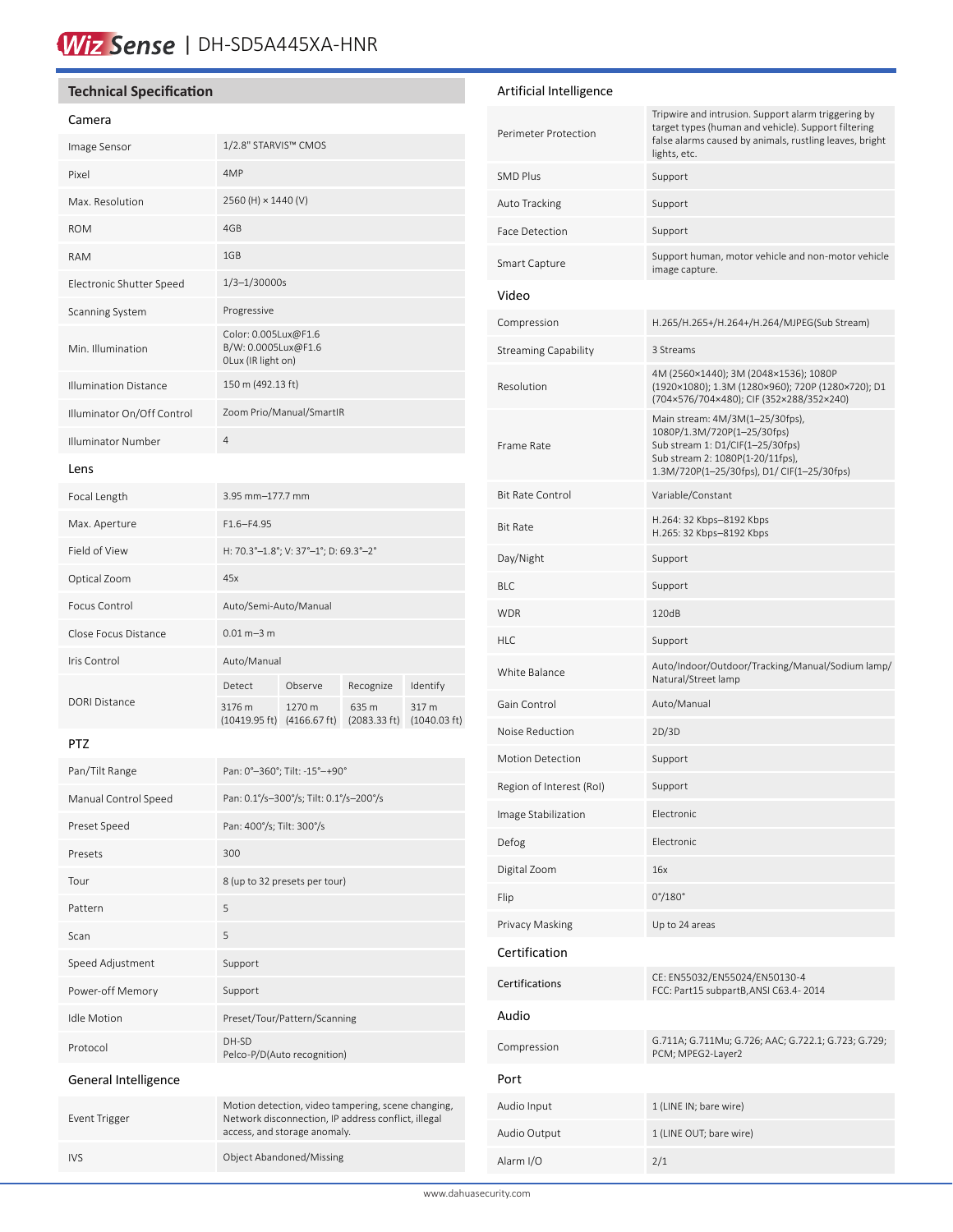## Wiz Sense | DH-SD5A445XA-HNR

#### Network

| Ethernet                    | 1 RJ-45 Port 10/100Base-T                                                                                                                                  |
|-----------------------------|------------------------------------------------------------------------------------------------------------------------------------------------------------|
| Protocol                    | IPv4; IPv6; HTTP; HTTPS; 802.1x; Qos; FTP; SMTP;<br>UPnP; SNMPv1/v2c/v3(MIB-2); DNS; DDNS; NTP; RTSP;<br>RTP; TCP; UDP; IGMP; ICMP; DHCP; PPPoE; ARP; RTCP |
| Interoperability            | ONVIF Profile S&G&T CGI                                                                                                                                    |
| <b>Streaming Method</b>     | Unicast/Multicast                                                                                                                                          |
| User/Host                   | 20 (Total bandwidth 48M)                                                                                                                                   |
| Storage                     | FTP; Micro SD card (256G); P2P                                                                                                                             |
| Browser                     | IE7 and newer versions<br>Chrome 42 and older versions<br>Firefox 52 and older versions<br>Safari                                                          |
| Management Software         | Smart Player<br>Smart PSS<br><b>DSS</b><br>Easy4ip                                                                                                         |
| Mobile Phone                | IOS/Android/Windows Phone                                                                                                                                  |
| Power                       |                                                                                                                                                            |
| Power Supply                | AC24V/3A±25%<br>PoE+(802.3at)                                                                                                                              |
| Power Consumption           | 11W<br>20W (IR light on)                                                                                                                                   |
| Environment                 |                                                                                                                                                            |
| <b>Operating Conditions</b> | $-40^{\circ}$ C to +70 $^{\circ}$ C ( $-40^{\circ}$ F to +158 $^{\circ}$ F)                                                                                |
| <b>Operating Humidity</b>   | ≤95%RH                                                                                                                                                     |
| Protection                  | IP67; IK10; TVS 6000V lightning protection;<br>surge protection                                                                                            |
| Structure                   |                                                                                                                                                            |
| <b>Dimensions</b>           | 0190 mm×332 mm (7.48"×13.07")                                                                                                                              |
| Weight                      | Net Weight: 4.7 kg (10.36 lb)<br>Gross Weight: 8 kg (17.64 lb)                                                                                             |
| Casing                      | Metal                                                                                                                                                      |

#### **Ordering Information**

| Type                         | Model             | Description                                               |
|------------------------------|-------------------|-----------------------------------------------------------|
| 4M<br>WizSense<br>PT7 Camera | DH-SD5A445XA-HNR  | 4MP 45x Starlight IR WizSense Network PTZ<br>Camera, PAL  |
|                              | DH-SD5A445XAN-HNR | 4MP 45x Starlight IR WizSense Network PTZ<br>Camera, NTSC |
|                              | SD5A445XA-HNR     | 4MP 45x Starlight IR WizSense Network PTZ<br>Camera, PAL  |
|                              | SD5A445XAN-HNR    | 4MP 45x Starlight IR WizSense Network PTZ<br>Camera, NTSC |
| Accessories                  | PFB305W           | Wall Mount Bracket                                        |
|                              | AC24V/3A          | Power Adapter                                             |
|                              | <b>PFA111</b>     | Mount Adapter                                             |
|                              | <b>PFA140</b>     | Power Box                                                 |
|                              | PFB300C           | Ceiling Mount Bracket                                     |
|                              | <b>PFA120</b>     | Junction Box                                              |
|                              | <b>PFA150</b>     | Pole Mount Bracket                                        |

| Accessories | <b>PFA151</b> | Corner Mount Bracket  |
|-------------|---------------|-----------------------|
|             | PFB303S       | Parapet Mount Bracket |

#### **Accessories**

#### **Included:**



PFB305W



AC24V/3A

Wall Mount Bracket

### Power Adapter

#### **Optional:**



Mount Adapter

PFA120 Junction Box



Power Box



PFB300C Ceiling Mount Bracket



PFA151 Corner Mount Bracket

PFA150 Pole Mount Bracket





| <b>Wall Mount</b> | <b>Ceiling Mount</b>    |
|-------------------|-------------------------|
| <b>PFB305W</b>    | PFA111+ PFB300C         |
|                   | \\\\\\\\\\\\\\\\\<br>Eş |
| <b>Pole Mount</b> | <b>Pole Mount</b>       |
| PFA150+PFB305W    | PFA150+ PFA111+ PFB300C |
|                   | Tв                      |